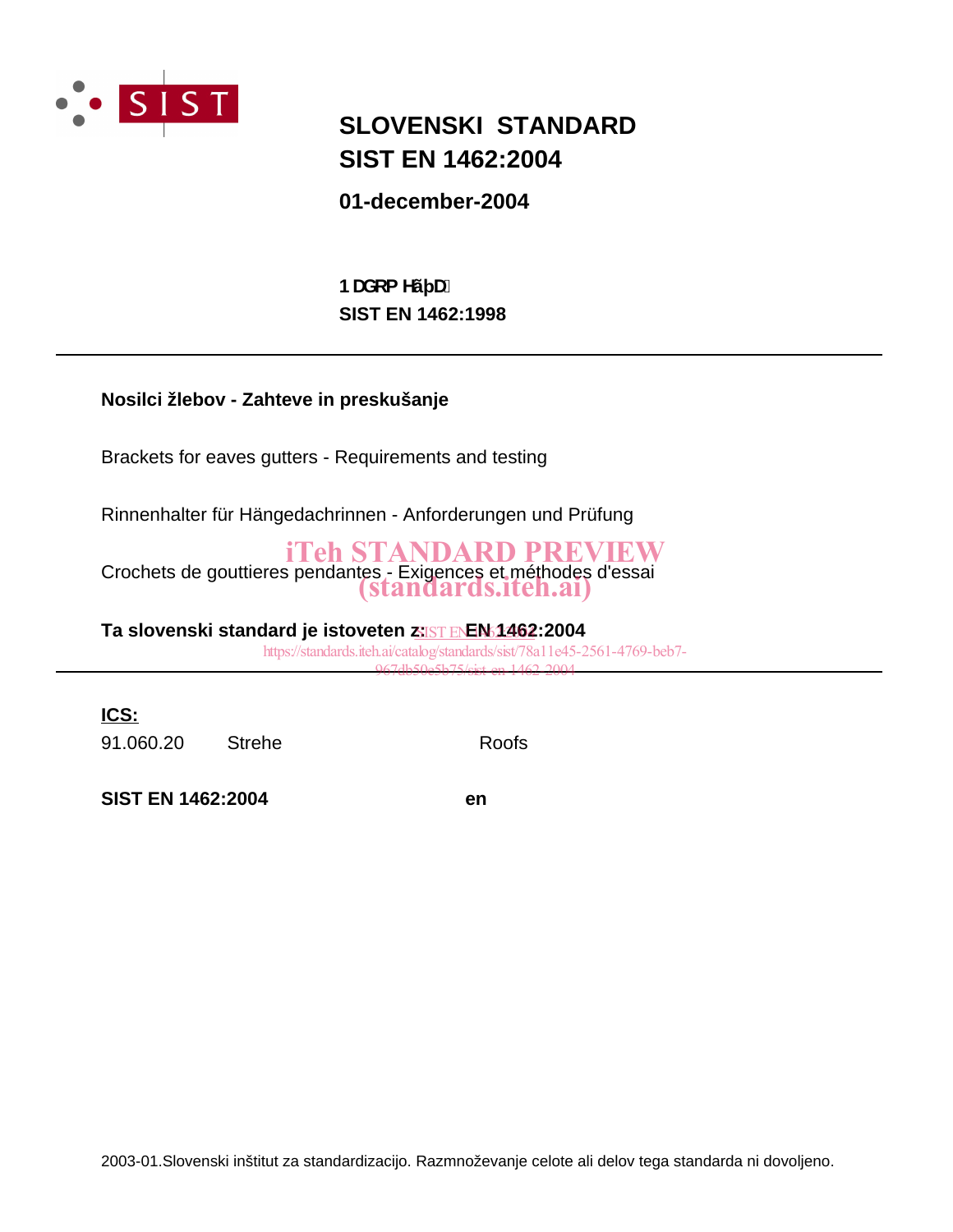**SIST EN 1462:2004**

# iTeh STANDARD PREVIEW (standards.iteh.ai)

SIST EN 1462:2004 https://standards.iteh.ai/catalog/standards/sist/78a11e45-2561-4769-beb7- 967db50e5b75/sist-en-1462-2004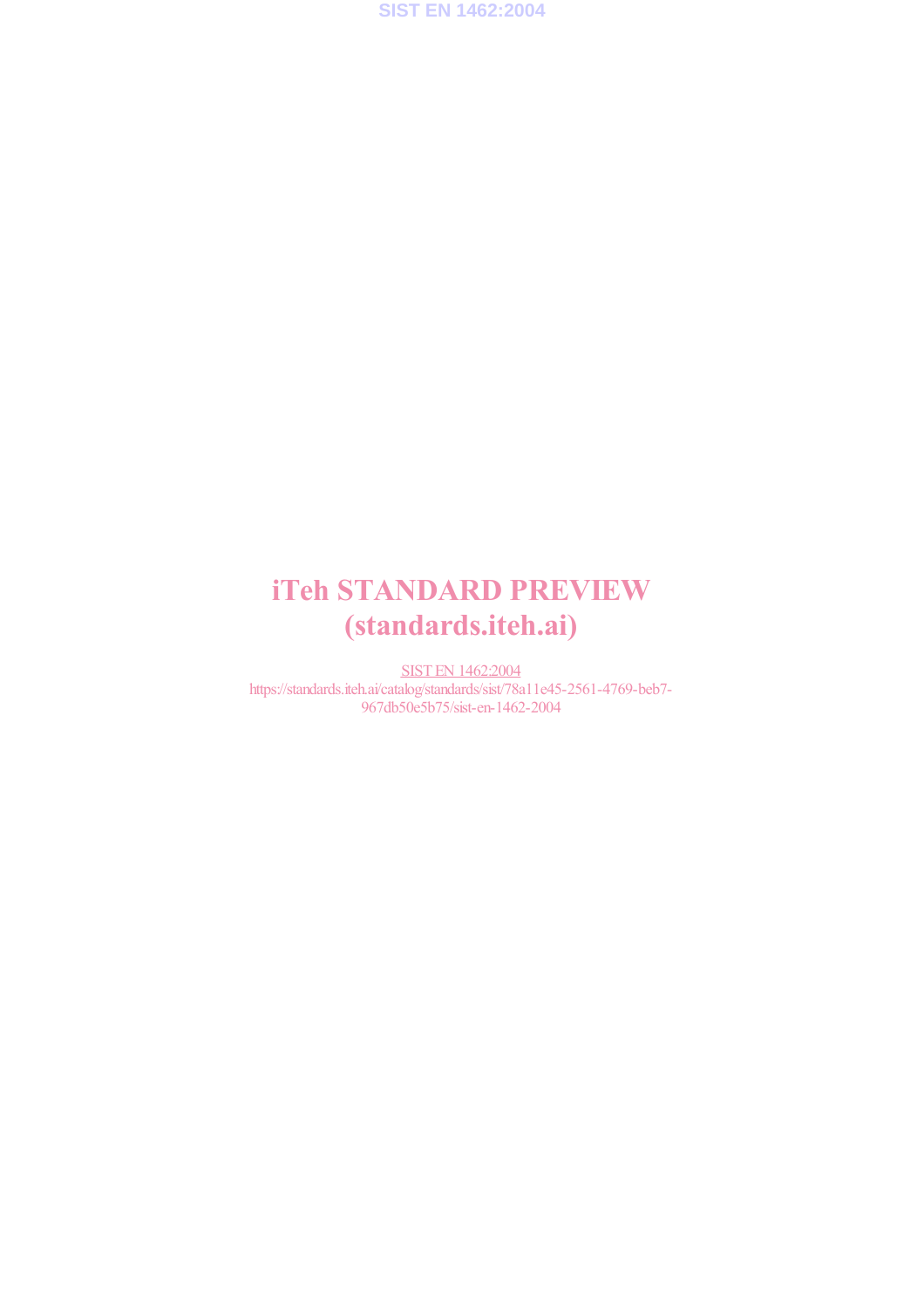#### **SIST EN 1462:2004**

# EUROPEAN STANDARD NORME EUROPÉENNE EUROPÄISCHE NORM

# **EN 1462**

September 2004

ICS 91.060.20 Supersedes EN 1462:1997

English version

### Brackets for eaves gutters - Requirements and testing

Crochets de gouttières pendantes - Exigences et méthodes d'essai

Rinnenhalter für Hängedachrinnen - Anforderungen und Prüfung

This European Standard was approved by CEN on 15 July 2004.

CEN members are bound to comply with the CEN/CENELEC Internal Regulations which stipulate the conditions for giving this European Standard the status of a national standard without any alteration. Up-to-date lists and bibliographical references concerning such national standards may be obtained on application to the Central Secretariat or to any CEN member.

This European Standard exists in three official versions (English, French, German). A version in any other language made by translation under the responsibility of a CEN member into its own language and notified to the Central Secretariat has the same status as the official versions.

CEN members are the national standards bodies of Austria, Belgium, Cyprus, Czech Republic, Denmark, Estonia, Finland, France, CEN members are the national standards bodies of Austria, Belgium, Cyprus, Czech Republic, Denmark, Estonia, Finland, France,<br>Germany, Greece, Hungary, Iceland, Ireland, Italy, Latvia, Lithuania, Luxembourg, Malta, Netherl Slovenia, Spain, Sweden, Switzerland and United Kingdom.rds.iteh.ai)

> SIST EN 1462:2004 https://standards.iteh.ai/catalog/standards/sist/78a11e45-2561-4769-beb7- 967db50e5b75/sist-en-1462-2004



EUROPEAN COMMITTEE FOR STANDARDIZATION COMITÉ EUROPÉEN DE NORMALISATION EUROPÄISCHES KOMITEE FÜR NORMUNG

**Management Centre: rue de Stassart, 36 B-1050 Brussels**

© 2004 CEN All rights of exploitation in any form and by any means reserved worldwide for CEN national Members.

Ref. No. EN 1462:2004: E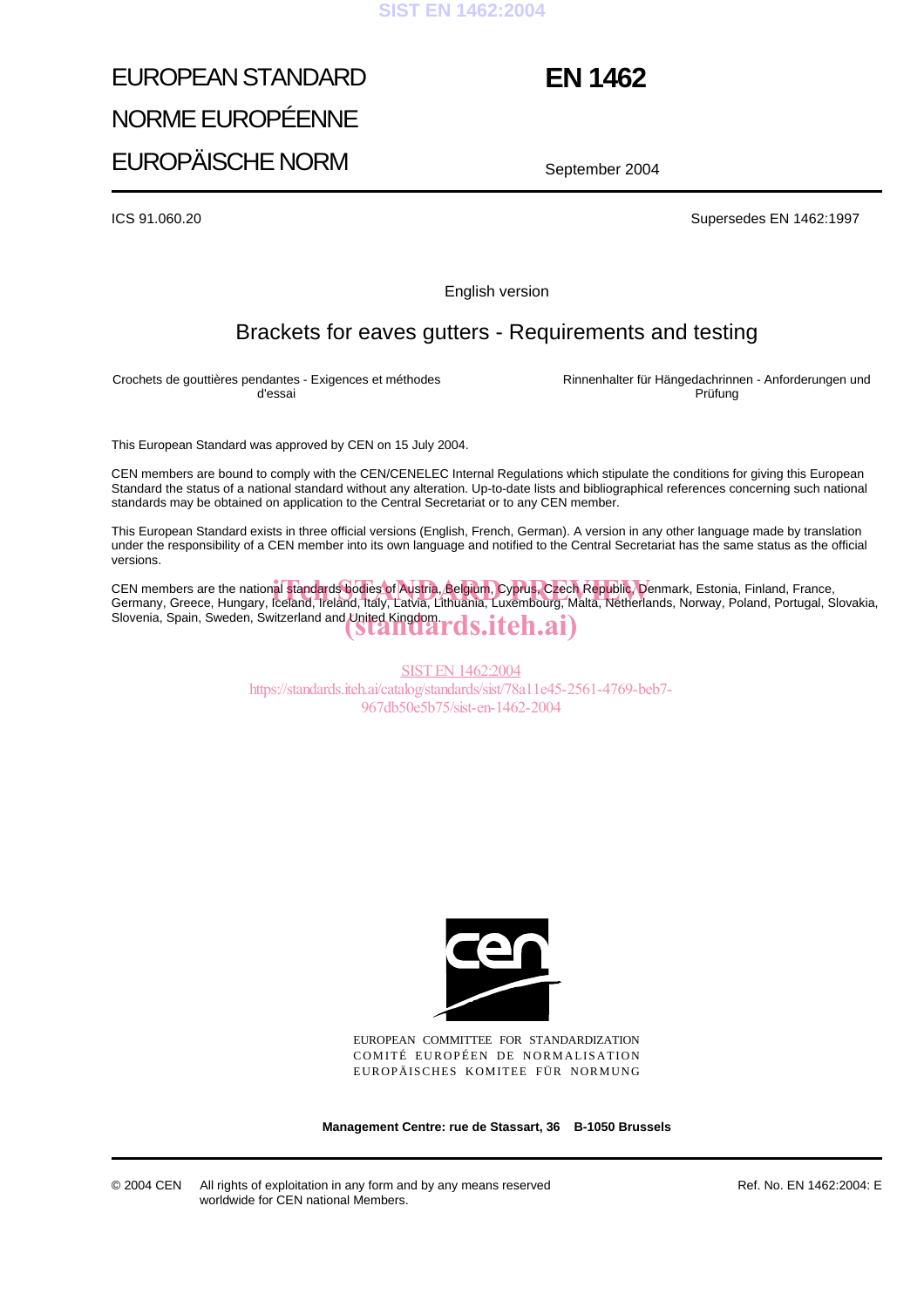# **Contents**

| $\mathbf{2}$                                                                                   |                                                                                             |  |  |
|------------------------------------------------------------------------------------------------|---------------------------------------------------------------------------------------------|--|--|
| 3                                                                                              |                                                                                             |  |  |
| 4                                                                                              |                                                                                             |  |  |
| 5                                                                                              |                                                                                             |  |  |
| 6<br>6.1<br>6.2<br>6.3                                                                         |                                                                                             |  |  |
| $\overline{7}$                                                                                 |                                                                                             |  |  |
| 8                                                                                              |                                                                                             |  |  |
| 9                                                                                              |                                                                                             |  |  |
| Annex A (normative) Test method to determine the corrosion resistance of plastic-coated gutter |                                                                                             |  |  |
| A.1<br>A.2<br>A.3                                                                              |                                                                                             |  |  |
| <b>B.1</b><br>B.2<br><b>B.3</b>                                                                | Annex B (normative) Test method to determine the todd bearing capacity of gutter brackets12 |  |  |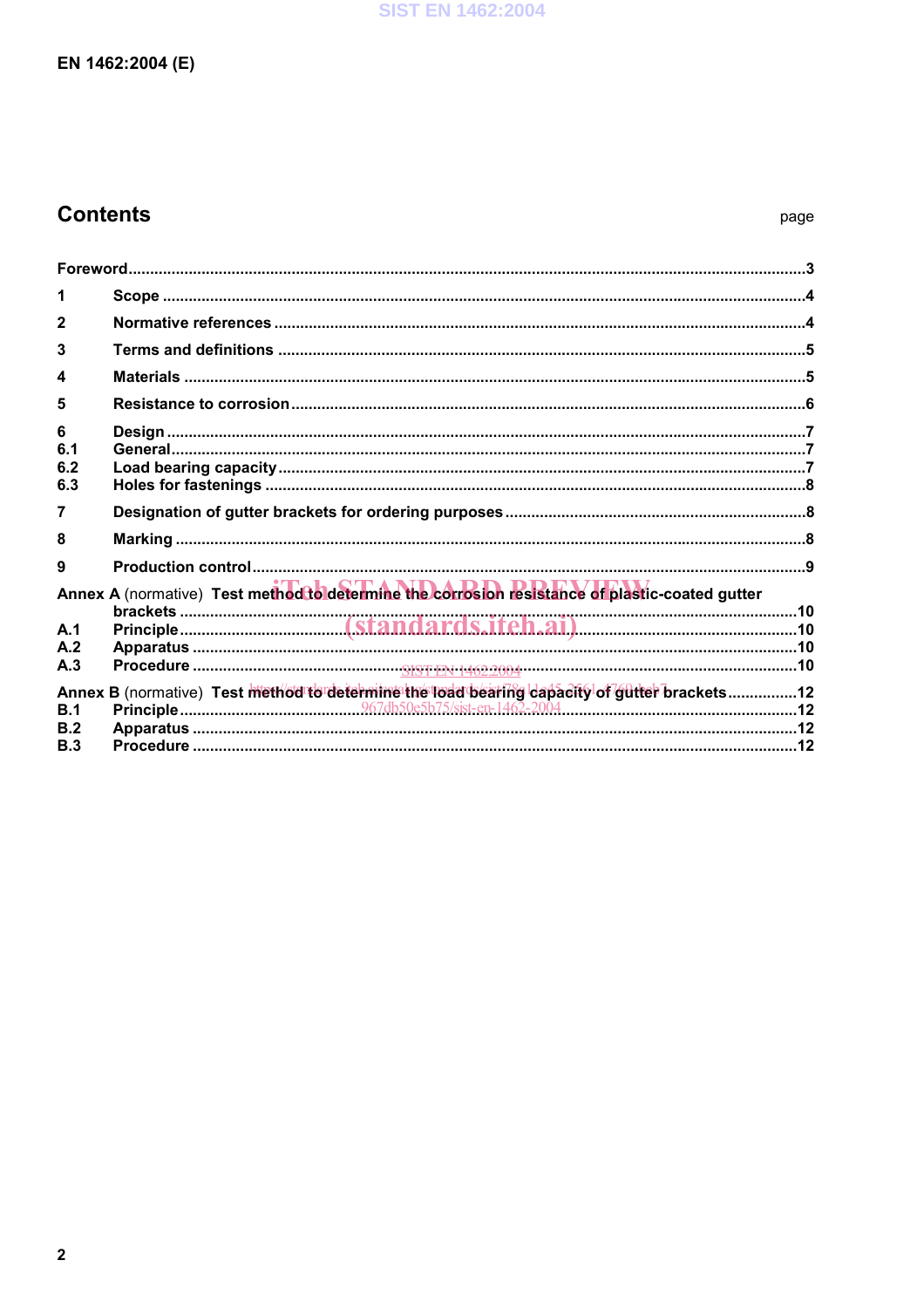### **Foreword**

This document (EN 1462:2004) has been prepared by Technical Committee CEN/TC 128 "Roof covering products for discontinuous laying and products for wall cladding", the secretariat of which is held by IBN.

This European Standard shall be given the status of a national standard, either by publication of an identical text or by endorsement, at the latest by March 2005, and conflicting national standards shall be withdrawn at the latest by March 2005.

This document supersedes EN 1462:1997.

According to the CEN/CENELEC Internal Regulations, the national standards organizations of the following countries are bound to implement this European Standard: Austria, Belgium, Cyprus, Czech Republic, Denmark, Estonia, Finland, France, Germany, Greece, Hungary, Iceland, Ireland, Italy, Latvia, Lithuania, Luxembourg, Malta, Netherlands, Norway, Poland, Portugal, Slovakia, Slovenia, Spain, Sweden, Switzerland and United Kingdom.

# iTeh STANDARD PREVIEW (standards.iteh.ai)

SIST EN 1462:2004 https://standards.iteh.ai/catalog/standards/sist/78a11e45-2561-4769-beb7- 967db50e5b75/sist-en-1462-2004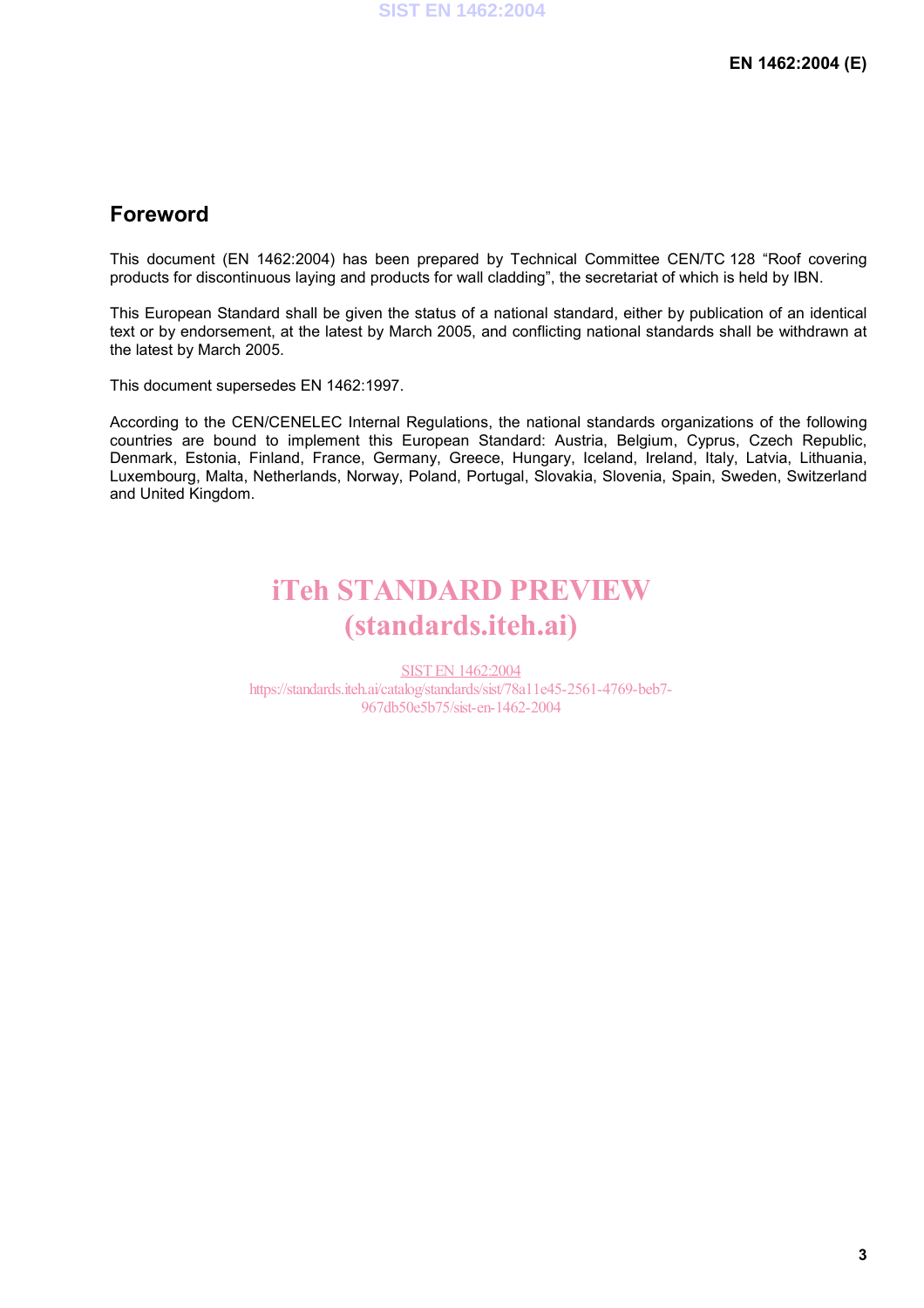#### **1 Scope**

This document specifies the requirements for rafter and fascia board brackets intended to support eaves gutters conforming to EN 607 or EN 612.

#### **2 Normative references**

The following referenced documents are indispensable for the application of this document. For dated references, only the edition cited applies. For undated references, the latest edition of the referenced document (including any amendments) applies.

EN 485-1, *Aluminium and aluminium alloys — Sheet, strip and plate — Part 1: Technical conditions for inspection and delivery*

EN 485-2, *Aluminium and aluminium alloys — Sheet, strip and plate — Part 2: Mechanical properties*

EN 485-3, *Aluminium and aluminium alloys - Sheet, strip and plate - Part 3: Tolerances on dimensions and form for hot-rolled products*

EN 485-4, *Aluminium and aluminium alloys — Sheet, strip and plate — Part 4: Tolerances on shape and dimensions for cold-rolled products*

EN 573-3, Aluminium and aluminium alloys **— Chemical composition and form of wro**ught products — Part 3:<br>Chemical composition *Chemical composition*

EN 607, *Eaves gutters and fittings made of PVC-U* — Definitions, requirements and testing

EN 612, Eaves, gutters and rainwater down-pipes of metal<sup>pa</sup>sheet — Definitions, classifications and *requirements* https://standards.iteh.ai/catalog/standards/sist/78a11e45-2561-4769-beb7- 967db50e5b75/sist-en-1462-2004

EN 754-1, *Aluminium and aluminium alloys — Cold drawn rod/bar and tube — Part 1: Technical conditions for inspection and delivery*

EN 755-1, *Aluminium and aluminium alloys — Extruded rod/bar, tube and profiles — Part 1: Technical conditions for inspection and delivery*

EN 1652, *Copper and copper alloys — Plate, sheet, strip and circles for general purposes*

EN 1676, *Aluminium and aluminium alloys — Alloyed ingots for remelting — Specifications*

EN 1706, *Aluminium and aluminium alloys — Castings — Chemical composition and mechanical properties*

EN 10025, *Hot rolled products of non-alloy structural steels — Technical delivery conditions*

EN 10088-2, *Stainless steels — Part 2: Technical delivery conditions for sheet/plate and strip for general purposes*

EN 10088-3, *Stainless steels — Part 3: Technical delivery conditions for semi-finished products, bars, rods and sections for general purposes*

EN 10111, *Continuously hot-rolled low carbon steel sheet and strip for cold forming — Technical delivery conditions*

EN 10142, *Continuously hot-dip zinc coated low carbon steels strip and sheet for cold forming — Technical delivery conditions*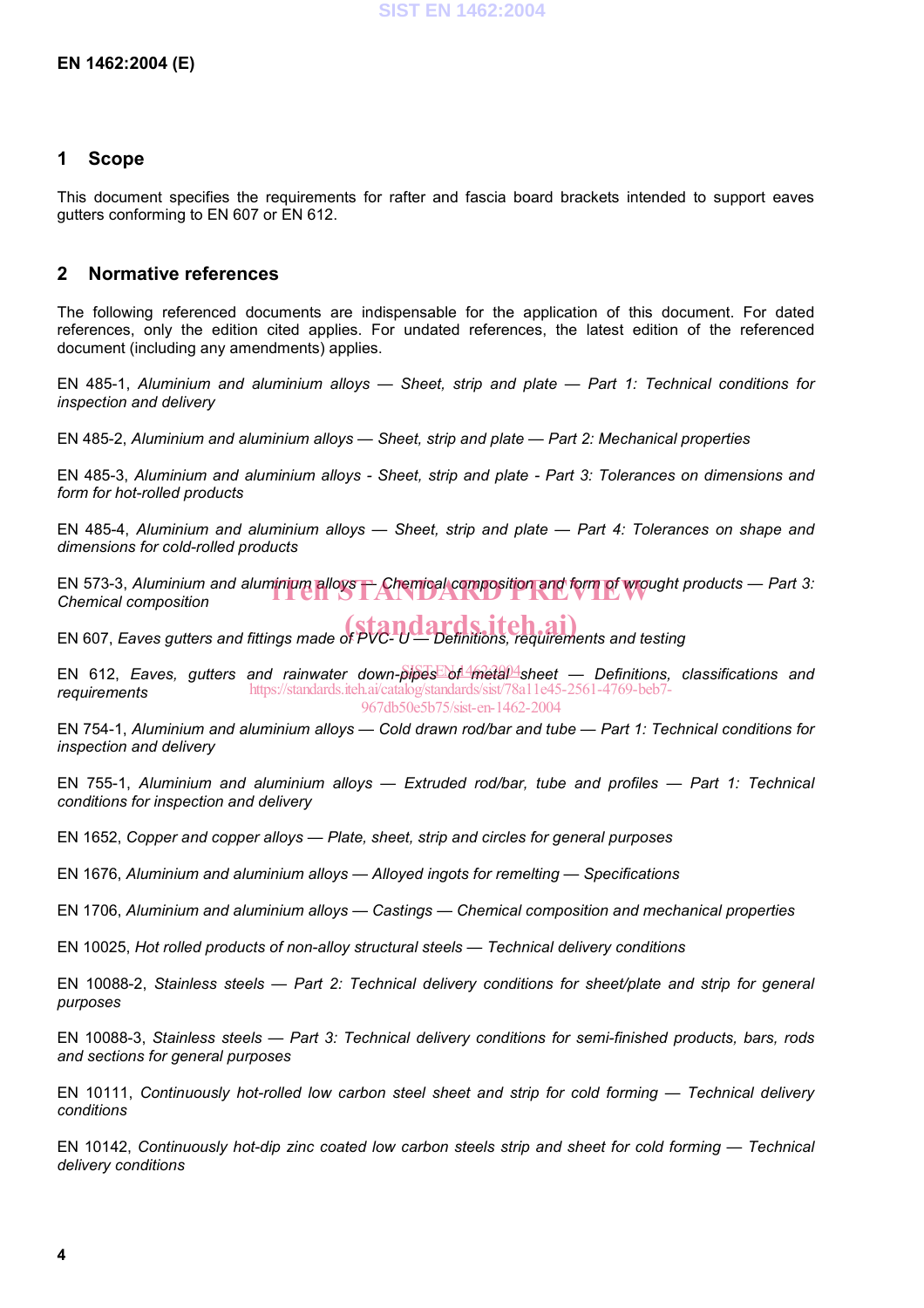EN 10215, *Continuously hot-dip aluminium-zinc (AZ) coated steel strip and sheet — Technical delivery conditions* 

EN 10326, Continuously hot-dip coated strip and sheet of structural steels – Technical delivery conditions

EN 10327, Continuously hot-dip coated strip and sheet of low carbon steels for cold forming – Technical delivery conditions

EN ISO 1461, *Hot dip galvanized coatings on fabricated iron and steel articles — Specifications and test methods (ISO 1461:1999)*

#### **3 Terms and definitions**

For the purposes of this document, the following terms and definitions apply.

#### **3.1**

#### **rafter bracket**

type of gutter bracket used for fixing a gutter to a rafter

**3.2** 

#### **fascia bracket**

**4 Materials** 

type of gutter bracket used for fixing a gutter to a fascia

# iTeh STANDARD PREVIEW

Gutter brackets shall be manufactured from one of the following materials:

- $-$  mild steel conforming to EN 10025 or EN 101462:2004 https://standards.iteh.ai/catalog/standards/sist/78a11e45-2561-4769-beb7-
- hot-dip zinc coated steel sheet With  $50^\circ$ minimum grade  $20^\circ$  DX 51 D and a minimum coating mass of 275  $g/m^2$ , conforming to EN 10142;
- zinc-aluminium coated steel sheet with a minimum grade of DX 51 D+ZA and a minimum coating mass of 225 g/m<sup>2</sup>, conforming to EN 10326 or EN 10327;
- aluminium-zinc coated steel sheet with a minimum grade of DX 51 D+AZ and a minimum coating mass of 150 g/m<sup>2</sup>, conforming to EN 10215;
- stainless steel conforming to EN 10088-2 or EN 10088-3;
- copper conforming to EN 1652;
- aluminium or aluminium alloy for sheet rolled products conforming to EN 485-1, EN 485-2, EN 485-3 or EN 485-4 in any grade of the 1000, 3000, 5000 and 6000 series;
- aluminium or aluminium alloy for wrought products conforming to EN 754-1 or EN 755-1, and in composition conforming to EN 573-3 (with the exception of those alloys having a mass content of more than 0,3 % of copper or more than 3 % of magnesium);
- aluminium or aluminium alloy for castings conforming to EN 1706 and EN 1676;
- unplasticized polyvinyl chloride (PVC-U) conforming to the requirements given in EN 607 for injection moulded fittings.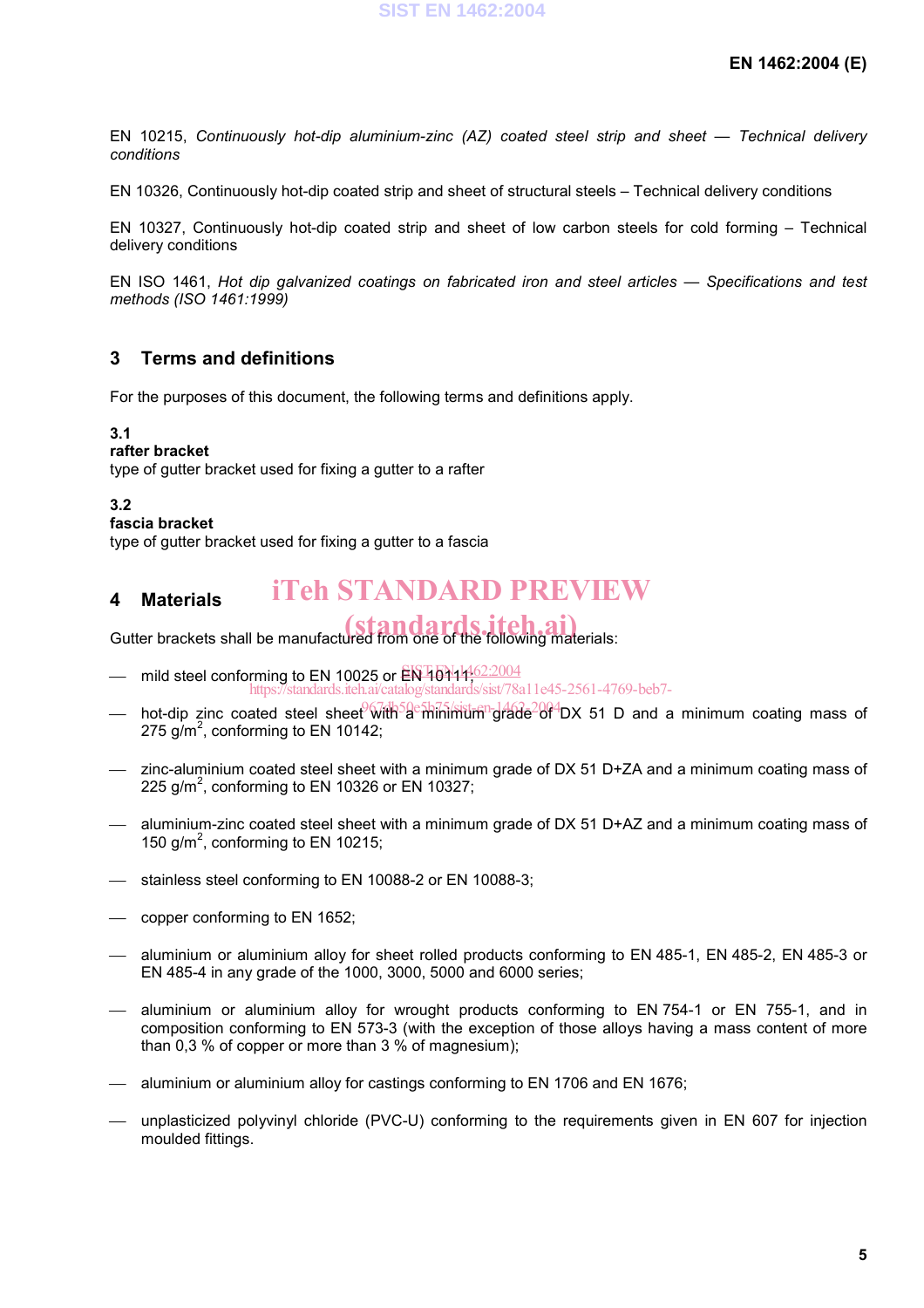#### **5 Resistance to corrosion**

**5.1** Gutter brackets of mild steel conforming to EN 10025 or EN 10111 shall be protected from corrosion by one of the following means:

- a) Hot-dip galvanising conforming to EN ISO 1461. Zinc coatings shall conform to the minimum values given in Table 1.
- b) Flexible plastic coating,  $\geq 60$  um thick, over a zinc coating with an average thickness of  $\geq 20$  um.
- c) Flexible plastic coating,  $\geq 60$  µm thick, with a suitable substrate. When tested in accordance with Annex A, the plastic-coated bracket shall not exhibit any signs of rust or loosening of the coating from the steel.

**Table 1 — Minimum zinc coating for mild steel brackets hot-dip galvanized after manufacture** 

| <b>Steel thickness of bracket</b> | <b>Thickness of coating</b>       |                            |
|-----------------------------------|-----------------------------------|----------------------------|
| α<br>(mm)                         | Minimum single value<br>$(\mu m)$ | Average value<br>$(\mu m)$ |
| $\alpha > 6$                      | 70                                | 85                         |
| $6 \ge \alpha > 3$                | 55                                | 70                         |
| $3 \geq \alpha > 1.5$             | 45                                | 55                         |

### iTeh STANDARD PREVIEW

**5.2** Gutter brackets of PVC-U shall meet the artificial ageing and colour-fastness requirements detailed in EN 607. (standards.iteh.ai)

5.3 Gutter brackets shall be manufactured from corrosion-resistant materials according to whether they are intended for use in aggressiye//atmospheres/dClasstA dardndustrial pollution or maritime) or more benign conditions (Class B), as given in Table 2. 967db50e5b75/sist-en-1462-2004